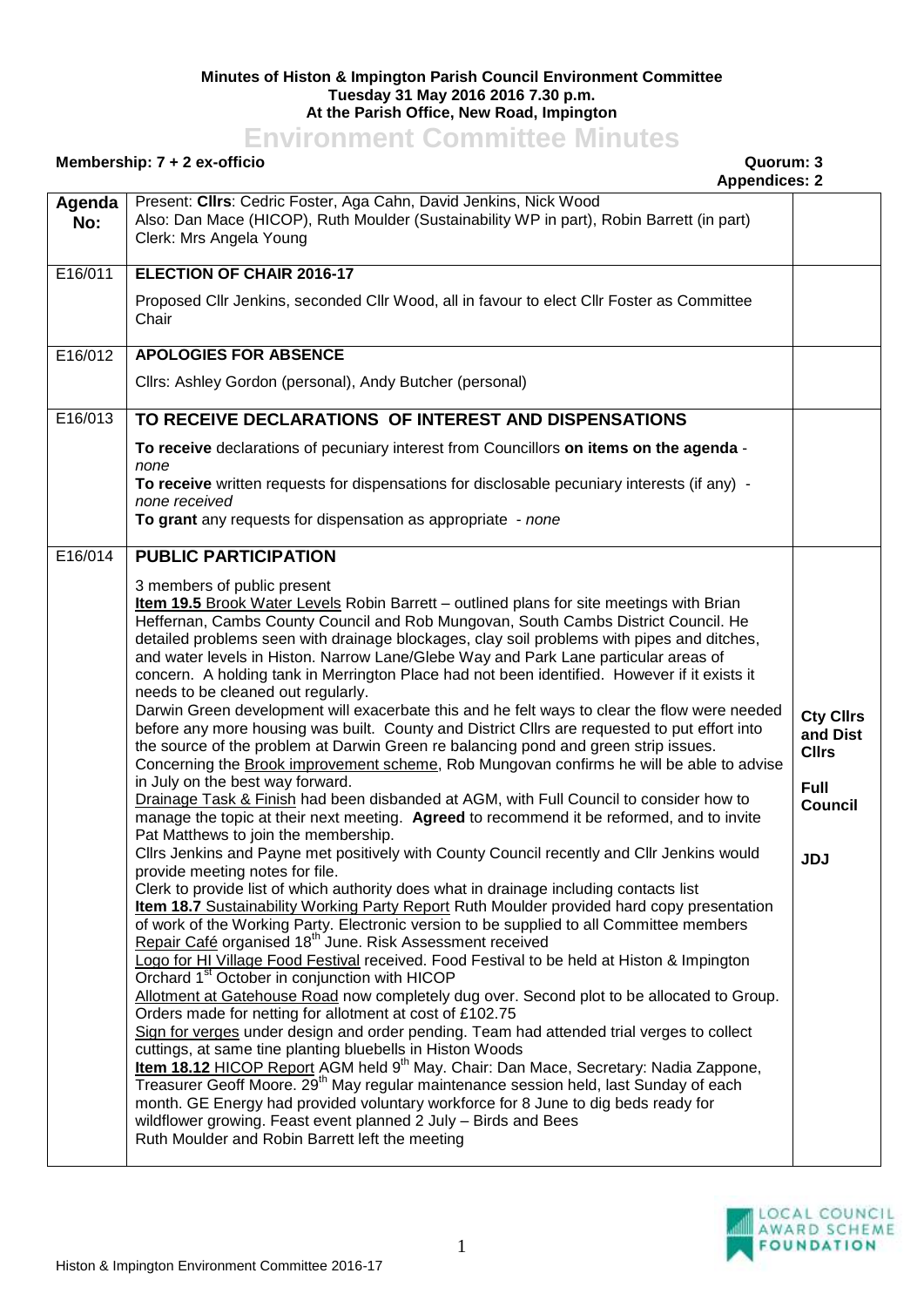| E16/015          | TO APPROVE MINUTES OF THE MEETING HELD 5th April 2016                                                                                                                                                                                                                                                                                                                                                                                                                                                                                                                                                  |              |
|------------------|--------------------------------------------------------------------------------------------------------------------------------------------------------------------------------------------------------------------------------------------------------------------------------------------------------------------------------------------------------------------------------------------------------------------------------------------------------------------------------------------------------------------------------------------------------------------------------------------------------|--------------|
|                  | All agreed to sign as a true record of the meeting                                                                                                                                                                                                                                                                                                                                                                                                                                                                                                                                                     |              |
| E16/016          | <b>MATTERS ARISING</b>                                                                                                                                                                                                                                                                                                                                                                                                                                                                                                                                                                                 |              |
| 016.1            | Action List provided to all (Appx 1) Discussion followed on:<br>Item 006.2 County Owned Trees Cllr Nudds awaiting meeting date with Graham Armstrong<br><b>Cambs County Council</b>                                                                                                                                                                                                                                                                                                                                                                                                                    |              |
| 016.2            | Item 008.2 Entrance Gate Butt Lane Clerk recommended S Gill be asked to deal with repair<br>based on previous work quality and competitive pricing. Noted Park Lane gate needs to be<br>inspected                                                                                                                                                                                                                                                                                                                                                                                                      |              |
| E16/017          | <b>TO REVIEW</b>                                                                                                                                                                                                                                                                                                                                                                                                                                                                                                                                                                                       |              |
| 017.1            | Terms of Reference current version reviewed. Agreed to add Public Art to those reporting in.<br>After discussion confirmed footpaths belong on Highways Term of Reference although there<br>was a distinction between rural and urban footpaths that should be acknowledged -<br>Environment should therefore retain responsibility for bridleways                                                                                                                                                                                                                                                     |              |
| 017.2            | <b>Budget deliverables</b> Cllr Jenkins pressed members to look at improvements coming out of<br>budgets, not just retaining in current state. The Council is looking for a scheduling of activity<br>so progress can be managed. Agreed Chair and Clerk to put a timetable together and share<br>with others for agreement. Request made to 1) add talks with Chivers Farms and their<br>lessees over Cawcutts Lake to bring forward the facilities to best community advantage 2) add<br>any plans that would make the Manorial Waste at School Hill a more community friendly and<br>welcoming area | <b>CJF</b>   |
| E16/018          | TO RECEIVE (all Appx 2)                                                                                                                                                                                                                                                                                                                                                                                                                                                                                                                                                                                |              |
| 018.1            | <b>Clerks Report</b> provided to all and accepted (Appx 2 with all other officers reports) Additional<br>discussion followed on:<br>CIIr Nudds to respond to Alan Hitch CCC following meeting on site re street lighting on the                                                                                                                                                                                                                                                                                                                                                                        | <b>PJN</b>   |
| 018.2            | Green, copying committee members in<br>Tree Wardens report additional report received from Cllr Nudds at the meeting. Discussion<br>on enforcement concerns shared with Ian Lorman at SCDC in replanted area at Histon<br><b>Football Club</b>                                                                                                                                                                                                                                                                                                                                                         |              |
| 018.3            | Allotment Officer's Report additional report received from Cllr Nudds at the meeting.<br>Discussion on poor turnout for Neighbour and Working Party event although enviro.vols had<br>taken the opportunity to tidy up the site.<br>Buchans to be requested to cut the full width of the haulage path at Gatehouse Road                                                                                                                                                                                                                                                                                |              |
| 018.4            | Mr Smith to be reminded of request to strim vacant plot and access area at Glebe Way<br><b>Enviro.vols report</b> additionally noted: Fence at Holiday Inn had fallen over (paddock area).<br>Bishops Way fence owned by housing association in bad state                                                                                                                                                                                                                                                                                                                                              |              |
| 018.5<br>018.6   | CIIr Nudds had spoken with Steve Gill concerned outstanding works advised by email.<br>Footpath officers report. All agreed for Cllr Nudds to take role of Rural Footpaths officer<br>Walkabout Officers report Cllr Foster reports to Highways on Walkabout issues<br>Issues surrounding Big Tidy Up and Road adoption scheme to be listed under Clerk's report in                                                                                                                                                                                                                                    |              |
|                  | future. Pages Close overgrown vegetation - Cllr Foster to approach Graham Armstrong in first<br>instance, and work with Assistant Clerk on sending necessary letters regarding cutting back<br>from boundaries if he was unable to help                                                                                                                                                                                                                                                                                                                                                                | <b>CJF</b>   |
| 018.7<br>018.8   | <b>Sustainability Working Party Report</b> see item 16/014<br>Public Art report additional report received from Cllr Nudds at the meeting. Notes of meeting<br>held 5 May provided to all. Clerk to expedite work on quotes for renovations to BT box<br>Grant funding options identified at recent Green Spaces Networking event attended by Cllr<br>Nudds. Noted Samba funds agreed would be paid over in June.                                                                                                                                                                                      | <b>Clerk</b> |
| 018.9            | Village Green report Cambs County Council has agreed to pay for materials to clean and<br>paint railing and bridge at Brook. Volunteers required, or agreement to employ contractor<br>holding appropriate insurance cover. Request to hold regular village market on Saturday<br>mornings every other month received. Agreed to agree to free hire of space on trial (charges<br>to stall holders going to Charity) for review after first year, as charges may prove necessary re<br>wear and tear repair. Conditions to include no use of polystyrene                                               |              |
| 018.10<br>018.11 | Open spaces report (Appx 2)<br><b>Burial Ground report</b> Several queries regarding ground condition received and referred to                                                                                                                                                                                                                                                                                                                                                                                                                                                                         |              |